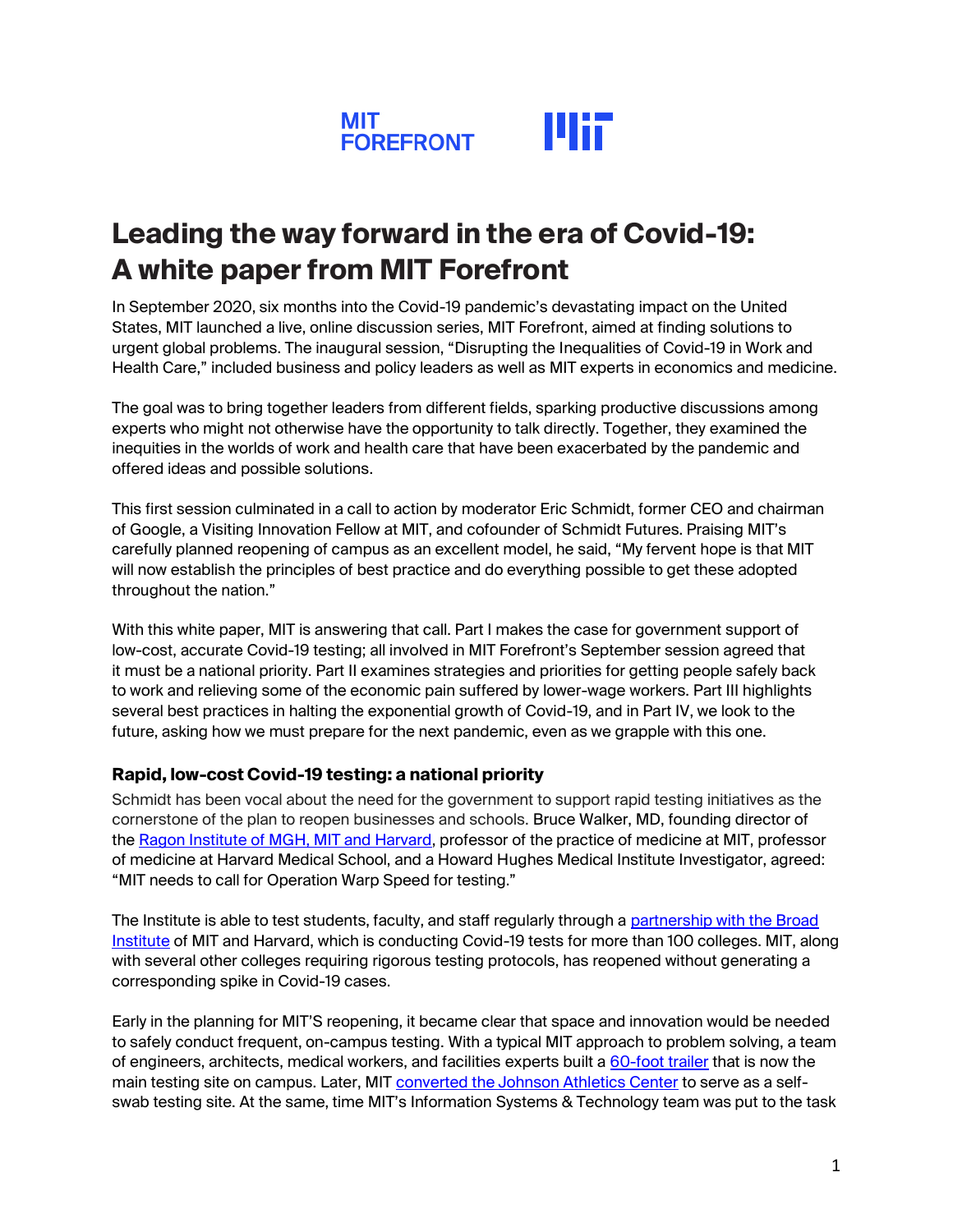of developing a ["Covid Pass" application](https://covidapps.mit.edu/covid-pass) for smartphones in collaboration with the Institute's academic, research, and administrative organizations, providing rapid notification of test results and reprogramming building access to link to the required testing schedule to enhance compliance of students, faculty and staff.

Testing is expensive, however, and panelists were cognizant that not all institutions can afford such a system at the current cost. As of fall 2020, MIT is conducting thousands of tests a week, and although the Broad Institute processes the tests for colleges and universities for \$25 per sample, compared to \$100 to \$150 per test charged by some private labs, it still represents a huge expense for any institution.

The panel applauded the early response by MIT researchers in recognizing and addressing these testing challenges and then integrating science and engineering to develop innovative technology solutions to major problems. They noted a promising [CRISPR-based diagnostic for Covid-19](https://news.mit.edu/2020/rapid-covid-19-test-0917) that can produce results in 30 to 60 minutes with similar accuracy as the standard PCR diagnostics now being used. The new test, known as STOPCovid, has the potential to be made cheaply enough that people could test themselves every day. In a study appearing in the *[New England Journal of Medicine](https://www.nejm.org/doi/full/10.1056/NEJMc2026172)*, researchers showed that STOPCovid detected 93% of the positive Covid-19 cases that had been identified by the PCR test.

Walker, who is recognized as an international leader in the study of immune control and evasion in HIV infection, believes that a home setting for testing will be available relatively soon. Speaking at an MIT [Town Hall](https://news.mit.edu/2020/second-virtual-town-hall-0507) early in the pandemic, he spoke about the development of at-home tests similar to a pregnancy test that will deliver results in less than half an hour. "There are some extraordinary advances being made at MIT," said Walker. "It's within the foreseeable future that you can get up in the morning and brush your teeth … take a Q-tip and swirl it around your nares [nostrils], stick it in a tube, and have it turn color if you're infected and not turn color if you're not."

Panelists were in agreement that government support is needed to drastically increase testing capacity and speed throughout the United States, and that MIT should take a lead in promoting this. "We are behind other countries on low-cost testing and access," said Anantha P. Chandrakasan, dean of MIT's School of Engineering. "It has to be a national priority—if this continues another year or two, some jobs will disappear for good." Here again, technology solutions were seen as key.

#### **Reopening the economy before a vaccine is widely available**

MIT Forefront panelists examined the devastating impact of the pandemic on low-wage workers in the United States, a disproportionate number of whom are women and people of color. While there is a constant stream of media reports about the choices of white-collar employees who are now untethered from offices, James Manyika, senior partner at McKinsey & Company and chairperson and director of McKinsey Global Institute, pointed out that remote work is a privilege not available to the majority. "We need to remember that, at most, only a third of us can work from home," said Manyika, who serves on California Governor Gavin Newsom's Task Force on Business and Jobs Recovery. "The other two thirds have to physically show up somewhere to actually do work. So we shouldn't get carried away with the work-from-home idea …. We have to find a way to open up and do it safely."

Ursula Burns, senior advisor of Teneo Ltd., retired chairperson and CEO of both VEON Ltd. and the Xerox Corporation, and a member of the MIT Corporation, advocated for more corporate responsibility. "We have a massive dislocation of employees that companies are not taking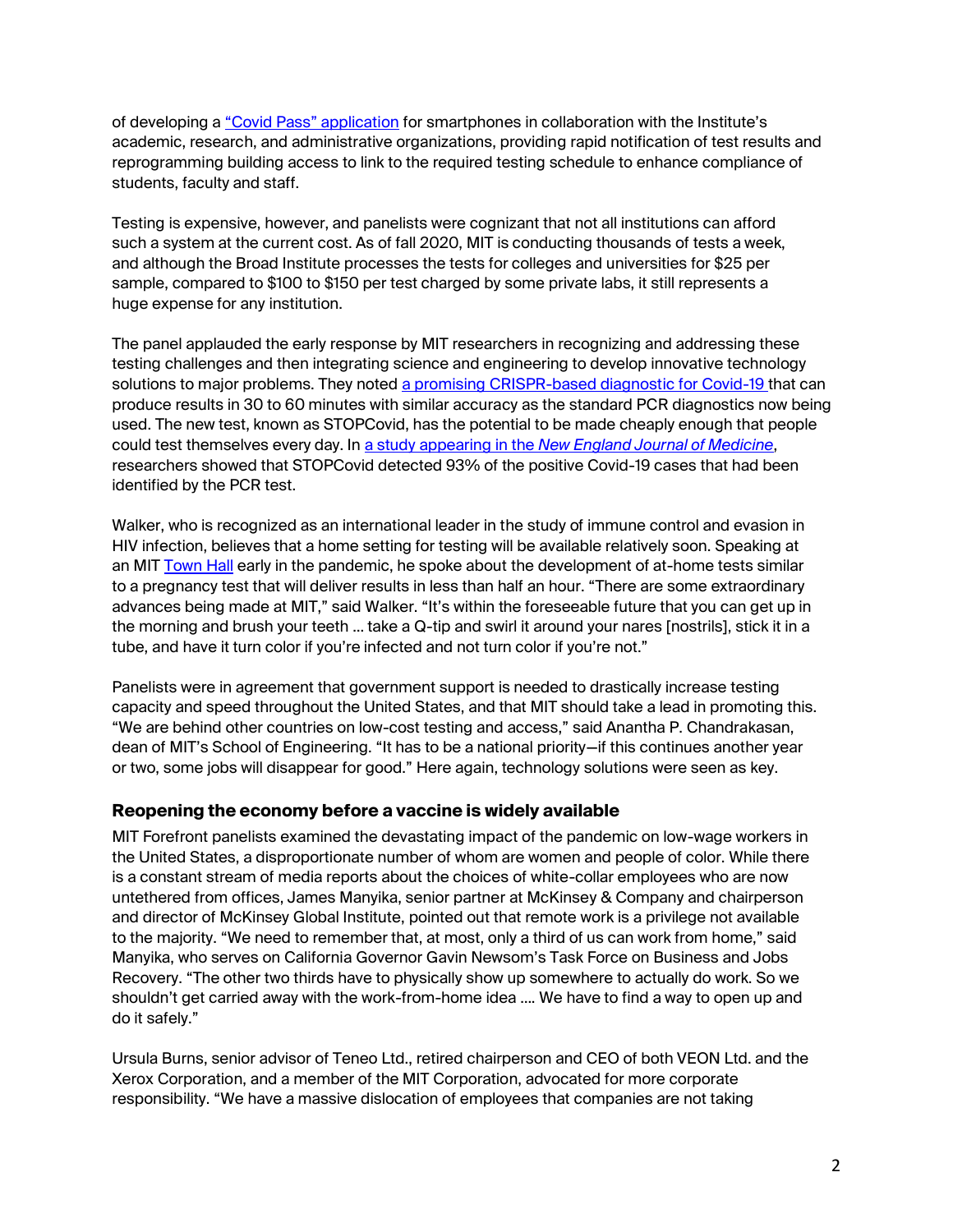responsibility for," she said. "Businesses in this time have to be more like government and take care of their workers in ways they haven't before. Shareholders will say this isn't what companies are supposed to do. But we're in a situation now where people have no safety net."

The panel discussed the need for workplace and social policies to provide additional or strengthened support, during this challenging time and beyond, such as increased support for childcare and paid family leave. In addition, sending employees safely back to work will require mask wearing, social distancing, frequent testing, contact tracing, and immediate quarantining of those who test positive or exhibit symptoms. Closing businesses and keeping children out of school until a vaccine is widely available is not a solution, the panel agreed, discussing the economic and emotional harm inflicted by public health decisions that were necessary but painful.

"There's got to be a realistic perspective given to people that there's going to be this dialing between lives and livelihoods," said panelist Indra Nooyi, former chairperson and CEO of PepsiCo, co-chair of the Reopen Connecticut Advisory Group, and a member of the MIT Corporation. "It's not lives *or* livelihoods. It's lives *and* livelihoods."

Critical to opening workplaces and easing the economic impact on workers, all agreed once again, will be broad access to low-cost, accurate testing.

# **Breaking the exponential growth of Covid-19**

"Viruses and pandemics are damaging when they become exponential," said MIT Institute Professor and economist Daron Acemoglu. "Infected people infect others. Surveillance, rapid testing, and behavioral responses break that exponential chain; infected people don't pass the infection. There's a best practice here with a behavioral aspect, a mathematical aspect, and an epidemiological aspect." The best practices demonstrated by MIT's recent experience, according to Walker, are "a combination of really robust surveillance with testing and getting everybody to buy into wearing masks and adhering to distancing."

MIT's meticulously planned reopening required [mandatory and frequent testing](https://now.mit.edu/latest-updates/next-steps-on-covid-19-testing/) of everyone on campus, isolation of those who test positive, mandates for mask wearing and social distancing, and detailed [contact tracing.](https://news.mit.edu/2020/how-contact-tracing-mit-1001) Thus far, the reopening has been [very successful,](https://covidapps.mit.edu/dashboard) with a very low number of Covid-19 cases identified and successful prevention of community spread. Several other universities with similar reopening strategies have also had good outcomes.

# **Preparing for the next pandemic: MIT's role**

MIT is uniquely equipped to play a valuable role in a global pandemic. According to Walker, pandemic preparedness requires:

- Involvement of multiple disciplines to address policy, technology, and medical issues;
- Use of nanotechnology to develop better, more rapid vaccines;
- Global surveillance to identify new pathogens as they evolve and technologies that screen for them; and
- On-site, rapid testing that will almost immediately identify an infected individual.

Additionally, [efforts are already underway](https://news.mit.edu/2020/mit-researchers-collaborators-work-prepare-manufacturers-future-crises-1002) to prevent future shortages of personal protective equipment like those experienced in early 2020. Walker recalled that when Covid-19 first hit the United States, regulatory issues slowed down consortia formation by Boston hospitals and universities seeking to join forces in their response. MIT should advocate for regulatory changes that will facilitate such collaboration more quickly in future pandemics.